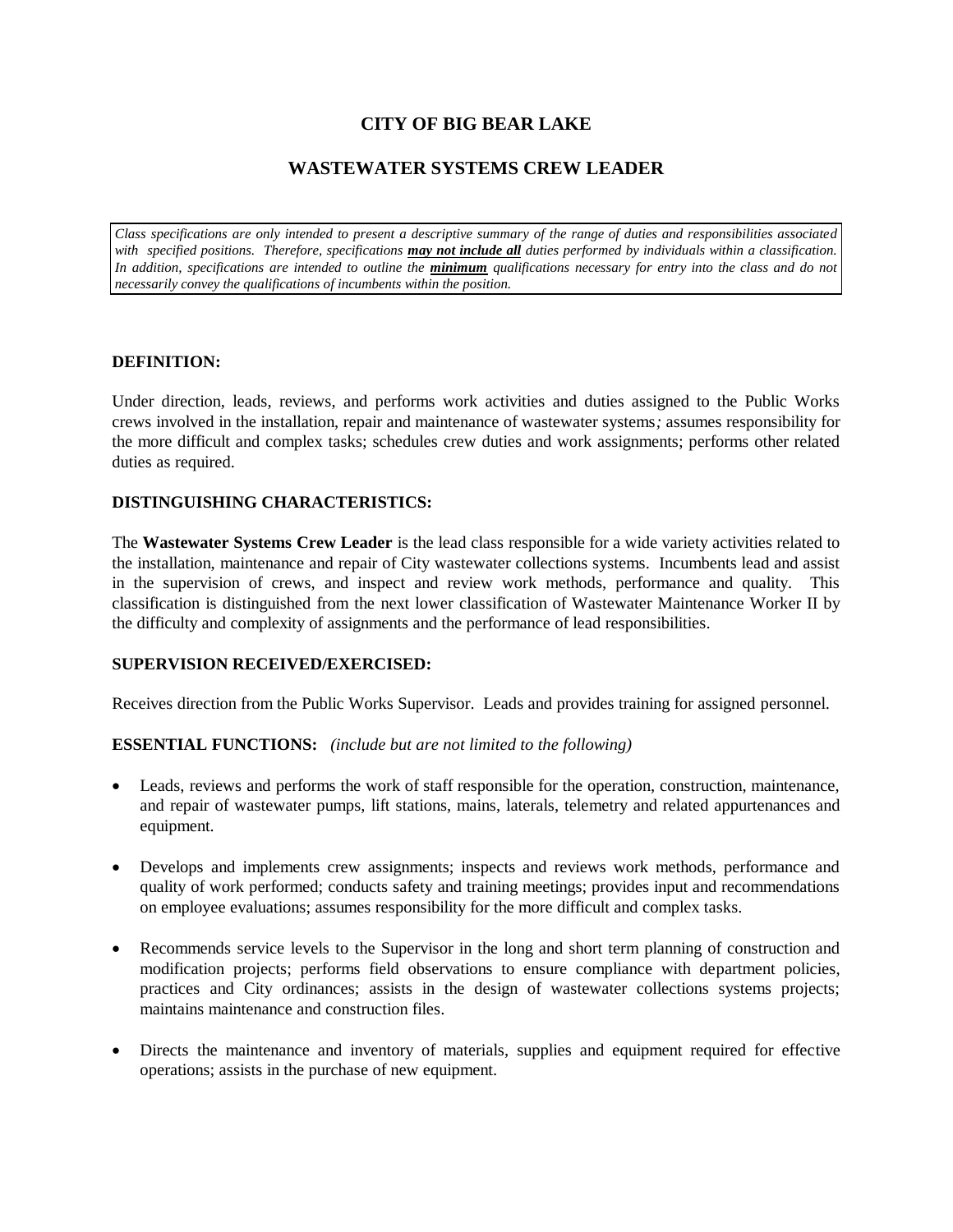# WASTEWATER SYSTEMS CREW LEADER

Page 2

- Operates and oversees the operation of equipment and/or machinery, including trucks, vactors, CCTV, backhoes, power tools and equipment; ensures adherence to safe work methods, procedures and practices; inspects division equipment and ensures compliance with department practices.
- Inspects tie-ins to the system and other construction projects.
- Responds to questions, concerns and emergency calls from the general public; makes recommendations and/or takes appropriate action to resolve issues and problems; responds to inquiries about department policies, rules, regulations and City ordinances, establishes and maintains a customer service orientation within the work unit.
- Operates equipment in snow plowing, berm reduction, cindering and other snow removal activities.
- Assists in setting up and removal of traffic controls, banners, equipment and furniture for special events.
- Demonstrates a full understanding of applicable policies, procedures and work methods associated with assigned duties; evaluates assigned work activities; estimates time, materials and equipment necessary for the successful completion of assignments; acquires necessary resources as is appropriate.
- Establishes positive working relationships with representatives of community organizations, state/local agencies, City management and staff, and the public.

### **PHYSICAL, MENTAL AND ENVIRONMENTAL WORKING CONDITIONS:**

Position requires sitting, standing, walking on level and slippery surfaces, reaching, twisting, turning, kneeling, bending, stooping, squatting, crouching, grasping, and making repetitive hand movement in the performance of daily duties. Incumbents perform manual labor at high altitude. The position also requires both near and far vision when inspecting work and operating assigned equipment. The need to lift, carry and push tools, equipment and supplies weighing 50 pounds or more is also required. Additionally, the incumbent in this outdoor position works in all weather conditions, including wet, snow, hot and cold. The incumbent may use chemicals and lubricants, which may expose the employee to fumes, dust and air contaminants. Incumbents may be exposed to mechanical, electrical and biological hazards. The nature of the work also requires the incumbent to climb ladders, work at heights over 10 feet, work in confined spaces, use power and noise producing tools and equipment, drive motorized vehicles and heavy equipment, and work in heavy vehicle traffic conditions. The incumbent may be required to respond to after hours emergency call-outs.

Some of these requirements may be accommodated for otherwise qualified individuals requiring and requesting such accommodations.

**QUALIFICATIONS:** *(The following are minimal qualifications necessary for entry into the classification.)*

#### **Education and/or Experience**

Any combination of education and experience that has provided the knowledge, skills and abilities necessary for a **Wastewater Systems Crew Leader**. A typical way of obtaining the required qualifications is to possess the equivalent of two years of experience in the maintenance, repair and operation of wastewater collections systems, and a high school diploma or equivalent.